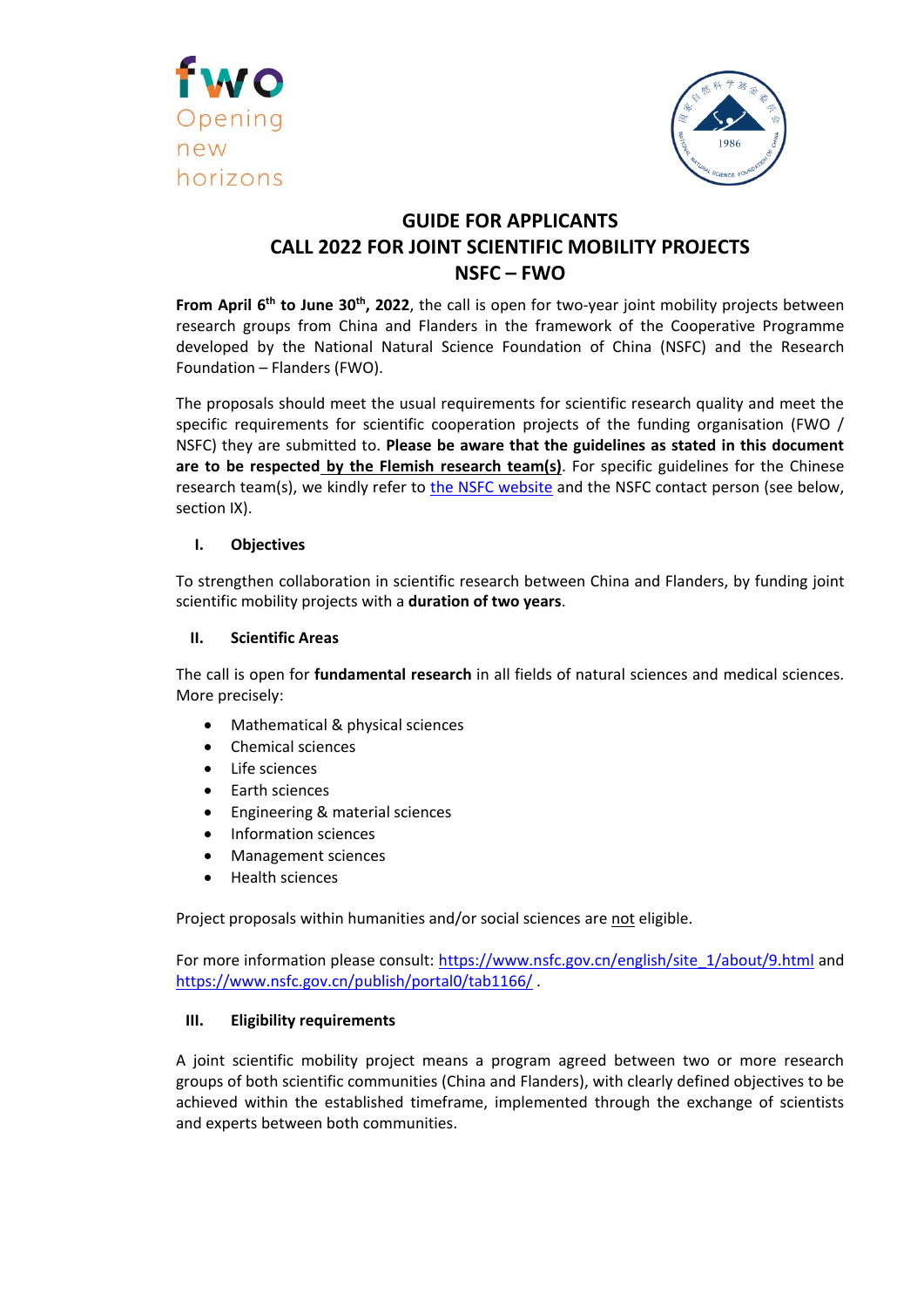



Projects must be endorsed by the Principal Investigators (PI's) (one Chinese and one Flemish) duly authorized to conduct research and providing the guarantees on the operational (financial) resources.

In Flanders: PI's are required to have a PhD degree and they must hold, throughout the entire period of the project, an appointment of at least 50% at:

- $\circ$  a university in the Flemish Community (including the academic programmes within the corresponding association), or to
- o a federal or Flemish scientific institute as scientific staff of the Dutch-speaking community, or to
- $\circ$  a university hospital in the Flemish Community as scientific staff, or to
- $\circ$  a hospital with an academic character recognized as research center in the Flemish Community as scientific staff.

## **Good practices in international collaboration**

The FWO is keen on promoting international collaboration as a driver for excellence. However, a number of risks and challenges are present when collaborating internationally, regardless of the foreign funding partner. In order to safeguard fundamental values and avoid dual-use or military applications and to avoid breaches of academic freedom, integrity and ethics, the FWO is compelled to take some additional measures, also in its calls for joint mobility projects.

For the 2022 call for joint NSFC-FWO mobility projects, **Flemish research teams are obliged to consult their Research Coordination Office (or equivalent)**, before preparing their application, to learn more about the specificities of this particular call.

- In China:
	- $\circ$  Chinese PI's must have a senior academic rank (title) or a PhD degree, or a recommendation from two researchers who are in the same research field and have a senior academic rank (title).
	- o Chinese applicants should already have an ongoing NSFC grant and there should be at least one year of overlap. For example: if the NSFC-FWO joint mobility project starts on the 1<sup>st</sup> of January 2023, the ongoing NSFC project should at least run until the 31<sup>st</sup> of December 2023.
	- $\circ$  All the members of the Chinese research team (including the Chinese PI) have to be already members of an ongoing NSFC project that at least runs until the 31<sup>st</sup> of December 2023.
	- o Please consult the **[NSFC call document](http://www.nsfc.gov.cn/publish/portal0/tab434/module1146/more.htm)** (only available in Chinese) for more specific details. Further announcements like "eligible proposal announcement" and "funded proposal announcement" will be at <http://bic.nsfc.gov.cn/Show.aspx?CI=41>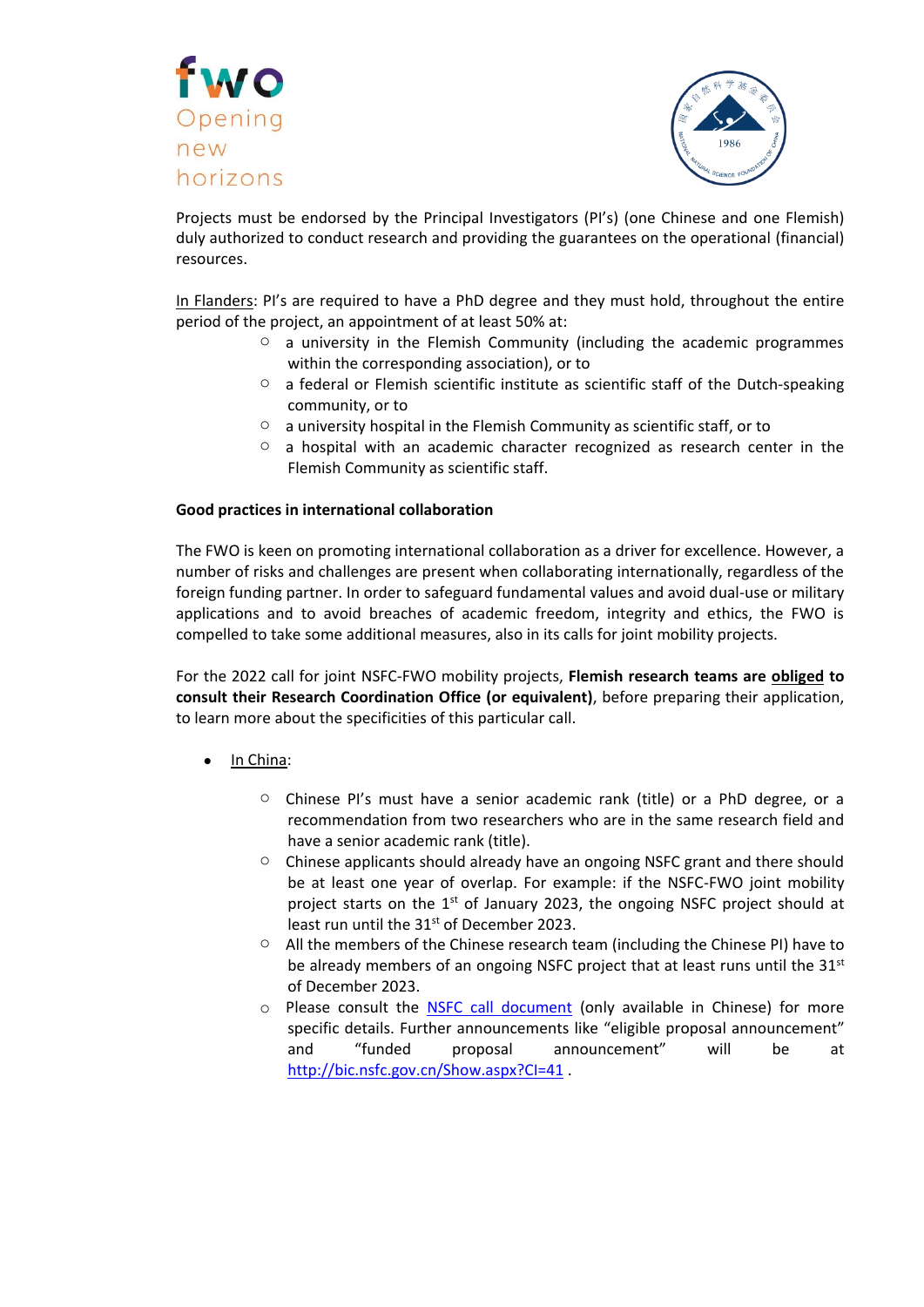



# **IV. Submission procedure**

Applications should be **submitted simultaneously** to NSFC by the researcher(s) in China and to FWO by the researcher(s) in Flanders, respecting the submission deadline and by using the respective application forms of the Parties. **Lack of submission of the application to one of the Parties and/or reception after the deadline will cause the application to be considered ineligible.** Please note that the title, names of the Flemish and Chinese PIs, project description, methodology, work packages, etc. in the research proposal submitted by the Flemish and Chinese PI should be identical.

Each PI shall submit the duly completed form according to the regulations of each party:

- The Flemish research group should submit the form *'Application for joint mobility projects'* (to be found on the FWO website) to [interprog@fwo.be](mailto:interprog@fwo.be) . Visits must be indicated in the application form, duly justified, including their duration, the estimated dates and names of the involved researchers.
- The Chinese research group should submit the project proposal and the project members' CV through the [online NSFC system](https://isisn.nsfc.gov.cn/egrantweb/) as well as the form *'Exchange programme agreement'*, signed between the Chinese and Flemish PI's.
- **Please be aware**: all members of the Chinese and Flemish research teams (PIs as well as researchers/students who will perform the exchanges) should have or create an account on the [FWO e-portal](https://fwoweb.fwo.be/) and keep their publication list up to date.

# **V. Exchange visits**

**In the framework of two-year NSFC-FWO mobility projects, each Flemish PI can apply for an annual exchange quota of maximum 7 weeks for his/her entire research team (duly justified).** The unused exchange quota cannot be carried forward to the following year. The exchange quota can be altered every year according to the financial possibilities of FWO.

In addition, according to the internal regulations of NSFC, each allocated mobility project will receive a fixed total funding amount of 100,000 RMB for two years that can be used for international travel expenses of the Chinese researcher(s) and accommodation and living expenses of the Flemish researcher(s).

Since the individual missions need to obtain an approval from both Parties, in the course of the mobility project, the PI's shall present appropriate exchange files to their respective institution (FWO or NSFC). In order to obtain such a separate approval for the requested missions:

- In case of a granted project, the involved Flemish researcher needs to notify the FWO (through [interprog@fwo.be\)](mailto:interprog@fwo.be) about his/her departure and stay abroad by using the *'Notification for a stay abroad'* form (to be found [on the FWO website\)](https://www.fwo.be/en/fellowships-funding/international-collaboration/mobility-projects/cooperation-with-china/) at least two months before the actual exchange will take place. This request should include an invitation letter of the host institution of the receiving country.
- The Chinese PI is not required to submit any files to NSFC before the actual exchange will take place.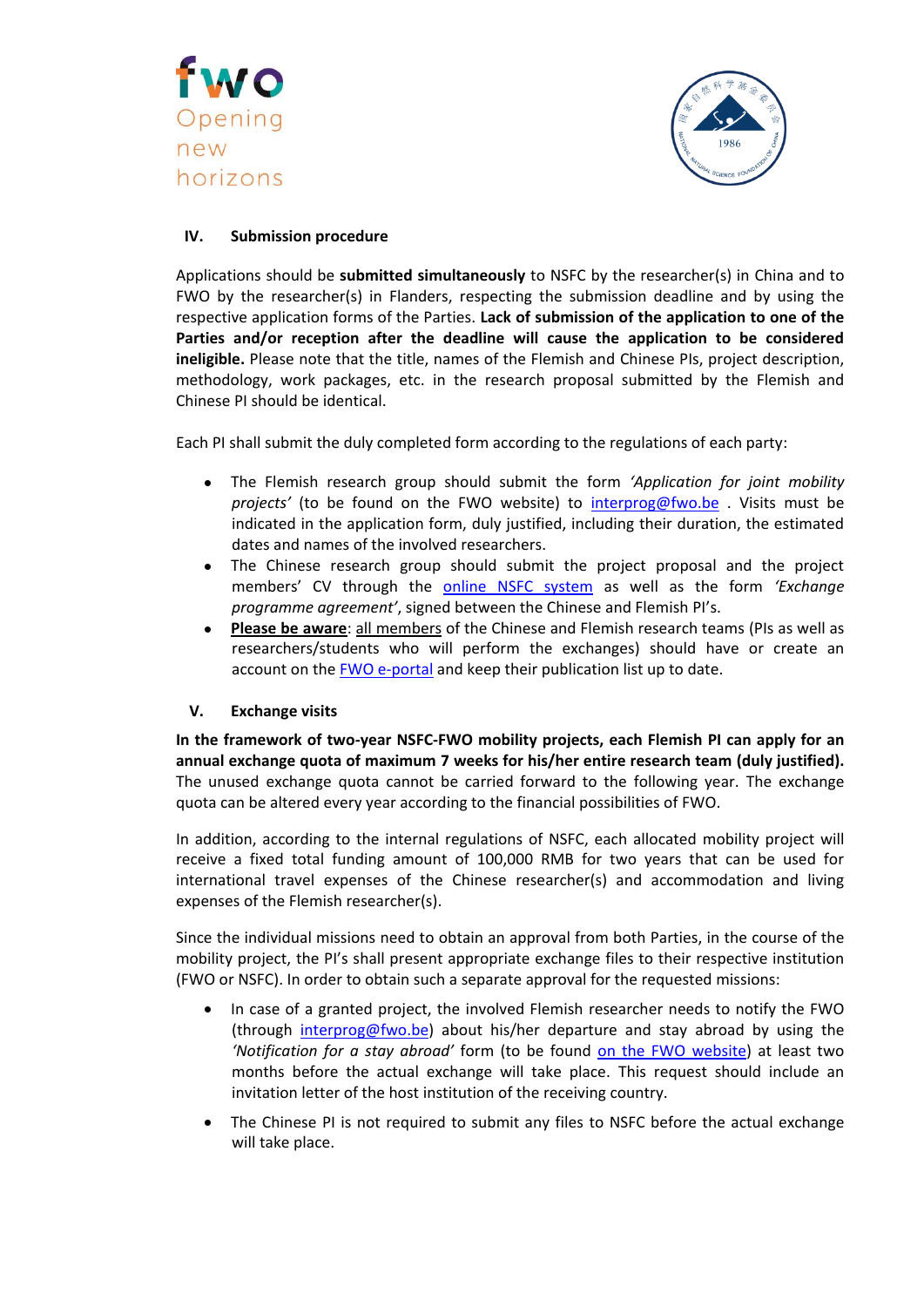



# **VI. Financial provisions**

The funding within the frame of granted NSFC-FWO mobility projects shall be used to cover the travel, accommodation and living expenses. Both Parties agree to immediately approve the funding for the complete two-year duration of the mobility project. Missions shall be funded as follows:

- The sending Party covers the travel costs from the city of departure to the city of destination as well as the return travel costs.
- For the Chinese researcher(s) travelling to Flanders, FWO foresees a daily living allowance of € 50 (or max.  $€ 1,300$  per month) + reimbursement of accommodation expenses.
- NSFC provides a fixed total amount of funding per mobility project for a fixed period of years, namely 100,000 RMB for 2 years. This funding can be used for the international travel costs of the Chinese researcher(s) and the accommodation and living expenses of the Flemish researcher(s). The amount of 100,000 RMB for 2 years is fixed and cannot be increased.

These amounts may be altered if necessary with the consent of both Parties. Daily allowances are provided to the researchers at the beginning of their stay in the host country.

| Type of support                         | For Flemish researchers travelling to                                                                                                                                                        | For Chinese researchers travelling to                                                                                                                                                                                                       |
|-----------------------------------------|----------------------------------------------------------------------------------------------------------------------------------------------------------------------------------------------|---------------------------------------------------------------------------------------------------------------------------------------------------------------------------------------------------------------------------------------------|
|                                         | China                                                                                                                                                                                        | <b>Flanders</b>                                                                                                                                                                                                                             |
| Airfare tickets                         | In charge of FWO according to its<br>internal regulations. Tickets are to be<br>be booked through a travel agency<br>authorized by the FWO (Uniglobe<br>South West Travel and Omnia Travel). | In charge of NSFC according to its<br>internal regulations.                                                                                                                                                                                 |
| Accommodation<br>and living<br>expenses | In charge of NSFC according to its<br>internal regulations.                                                                                                                                  | In charge of FWO according to its<br>internal regulations. A daily allowance<br>of € 50 for domestic travel and other<br>costs, with a maximum of $\epsilon$ 1,300 per<br>month. In addition, accommodation<br>expenses will be reimbursed. |

During their travel and stay abroad, all researchers (from the Flemish as well as from the Chinese research teams) involved in an allocated NSFC-FWO mobility project and independent of nationality, can rely on a **travel and assistance insurance** ('reis- en bijstandsverzekering') and repatriation covered by FWO. This insurance is not a health insurance. Regardless of the aforementioned insurance, all researchers should have a valid health insurance entitling the holder to free emergency medical treatment in the host country.

The responsibility for the provision of adequate **insurance against accidents** that may occur during the stay in the host country ('arbeidsongevallenverzekering') **rests with the research institution to which the researcher stays affiliated** during the joint scientific mobility project. The research institution to which the researcher is travelling, shall provide the visitor with all indispensable organisational assistance in situations requiring such steps.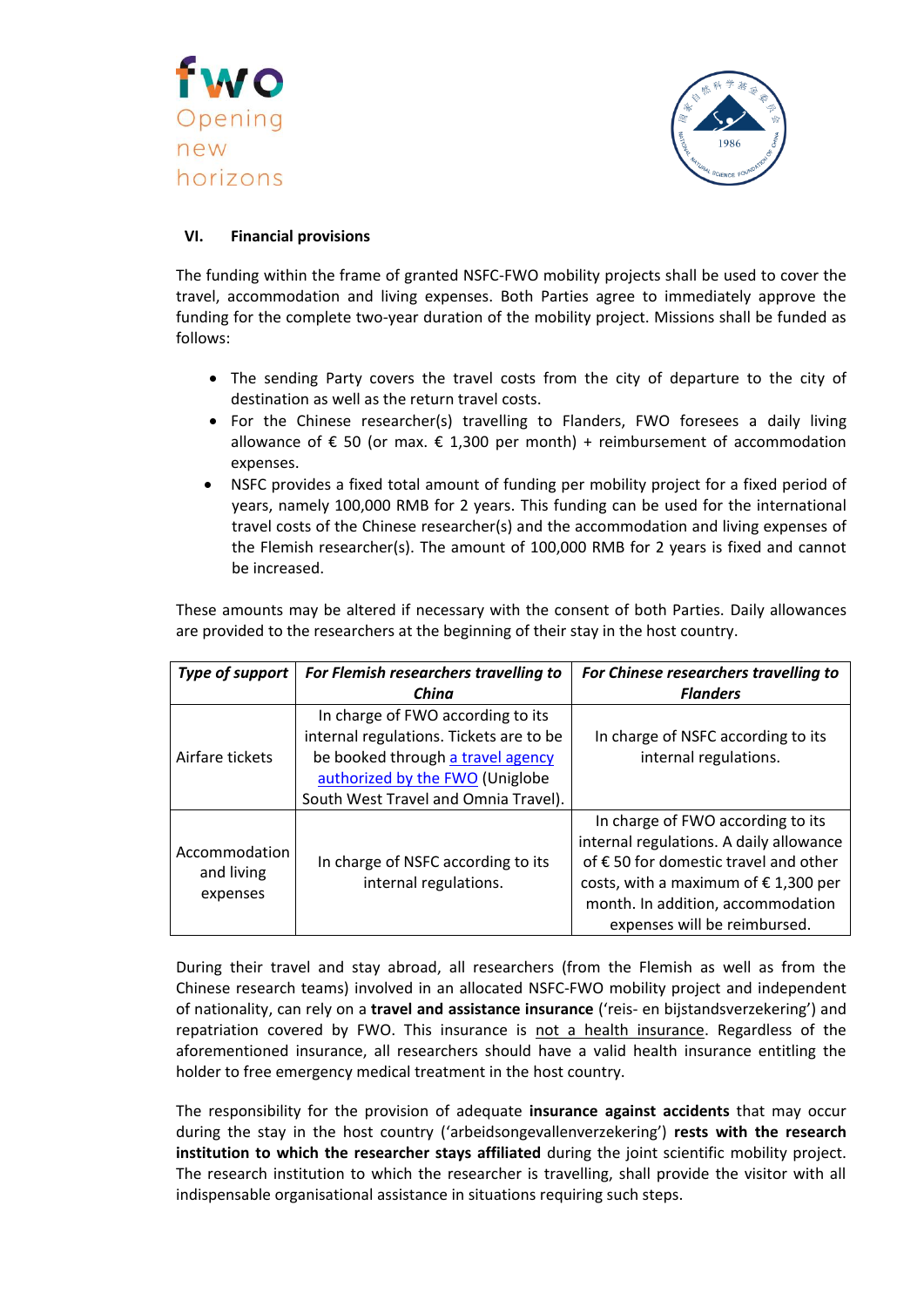



#### **VII. Evaluation criteria**

**At Flemish side**, the evaluation criteria for regular research projects are considered, yet with special attention for:

- $\bullet$  Scientific quality of the proposal
	- o Expected impact/importance
	- o Originality
	- o Feasibility
	- o Focus
	- o Methodology
- Scientific track record, output and other impact of the applicants (Flemish and Chinese)
- Collaboration of research teams
	- o Added value of the collaboration
	- o Complementarity of the research teams involved
	- o Balanced contribution of research teams involved
	- o Necessity of planned stays and exchanges

**At Chinese side**, the evaluation criteria that apply are the following:

- Relationship with the ongoing projects
- Role in creating cooperation
- Feasibility of exchange plan
- **•** Justification of budget
- Expected results of cooperation

#### **VIII. Timetable**

- April  $6<sup>th</sup>$ , 2022: launch of the call
- **June 30th , 2022: deadline for applications**
	- o **At NSFC: submission possible until 4 pm Beijing time**
	- o **At FWO: submission possible until 5 pm Belgian time**
- July-October 2022: evaluation procedure
- October-November 2022: final joint decision on the funded mobility projects
- November-December 2022: communication of the results
- January  $1^{st}$ , 2023: start of the joint mobility projects